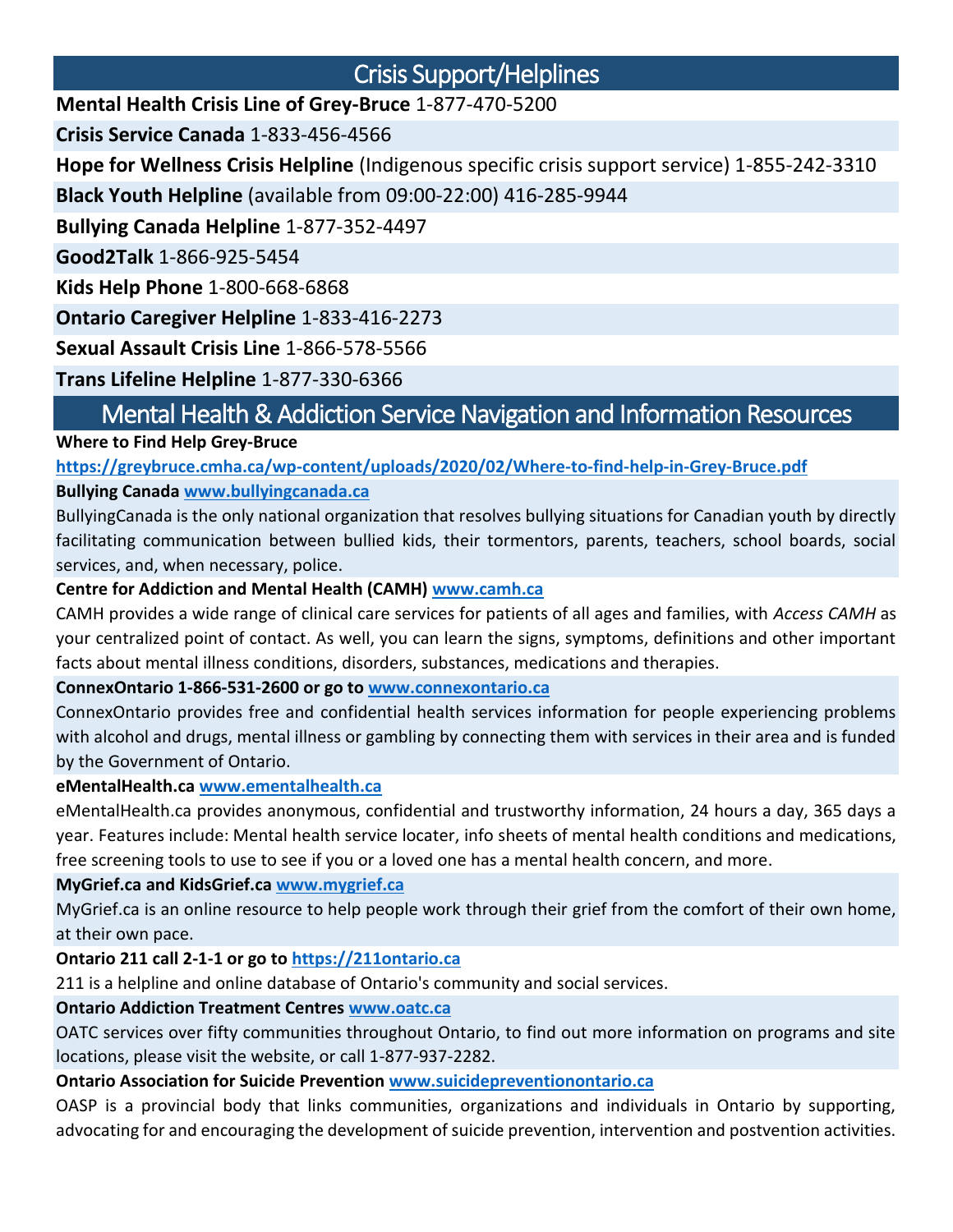#### **Ontario Caregiver Organization [www.ontariocaregiver.ca](http://www.ontariocaregiver.ca/)**

If you support someone in need and feel anxious and overwhelmed with your caregiving responsibilities, you're not alone. We support caregivers by being their one point of access to information, so they have what they need to be successful in their role.

#### **Pregnancy and Infant Loss Network<https://pailnetwork.sunnybrook.ca/>**

Experiencing the loss of a pregnancy or the death of a baby is devastating. But you aren't alone. Pregnancy and Infant Loss (PAIL) Network is here to help, with free peer-led, group and individual support services offered to families across Ontario.

#### **Psychology Today [www.psychologytoday.com/ca](http://www.psychologytoday.com/ca)**

An online database that provides you with information on local registered therapists, treatment centres, support groups, etc. Psychology today also provides interactive resources for personal use as well.

#### **Shelter Safe Ontario [www.sheltersafe.ca/ontario](http://www.sheltersafe.ca/ontario)**

ShelterSafe.ca is an online resource for women and their children seeking safety from violence and abuse. The clickable map serves as a quick resource to connect women with the nearest shelter that can offer safety, hope, and support.

#### **Southwest Healthline [www.southwesthealthline.ca](http://www.southwesthealthline.ca/)**

thehealthline.ca is a website for Ontario patients, doctors, and health care providers to get accurate and up-todate information about health services in their communities.

#### TogetherAll Canada<https://togetherall.com/en-ca/>

Togetherall is a safe, online community where people support each other anonymously to improve mental health and wellbeing. Togetherall is a global, 24/7 community of ordinary people, moderated by clinical professionals, where people can get (or give) the mental health support they really need.

#### Wellness Together Canada: Mental Health and Substance Use Support<https://ca.portal.gs/>

Wellness Together Canada is designed to be used on demand: you get to choose what you need, when you need it. Services range from basic wellness information, to one-on-one sessions with a counsellor, to participating in a community of support.

## LGBTQ2S++ Resources

#### **Pflag Canada [www.pflagcanada.ca](http://www.pflagcanada.ca/)**

Pflag Canada is proud to be Canada's only national organization that offers peer-to-peer support striving to help all Canadians with issues of sexual orientation, gender identity and gender expression. We support, educate and provide resources to anyone with questions or concerns.

#### **Trans Lifeline [www.translifeline.org](http://www.translifeline.org/)**

Trans Lifeline is a grassroots hotline and is a non-profit organization offering direct emotional and financial support to trans people in crisis – for the trans community, by the trans community.

## Seniors Mental Health and Supports

#### **Canadian Coalition for Seniors Mental Health [https://ccsmh.ca](https://ccsmh.ca/)**

All seniors have the right and deserve to receive services and care that promotes their mental health and responds to their mental illness needs. The Coalition is mandated to advocate for and promote seniors' mental health and to connect people, ideas, and resources in the interest of research on seniors' mental health.

#### **Canadian Virtual Hospice [www.virtualhospice.ca](http://www.virtualhospice.ca/)**

The Canadian Virtual Hospice provides support and personalized information about advanced illness, palliative care, loss and grief, to people living with illness, family members, people working in healthcare, educators, and researchers.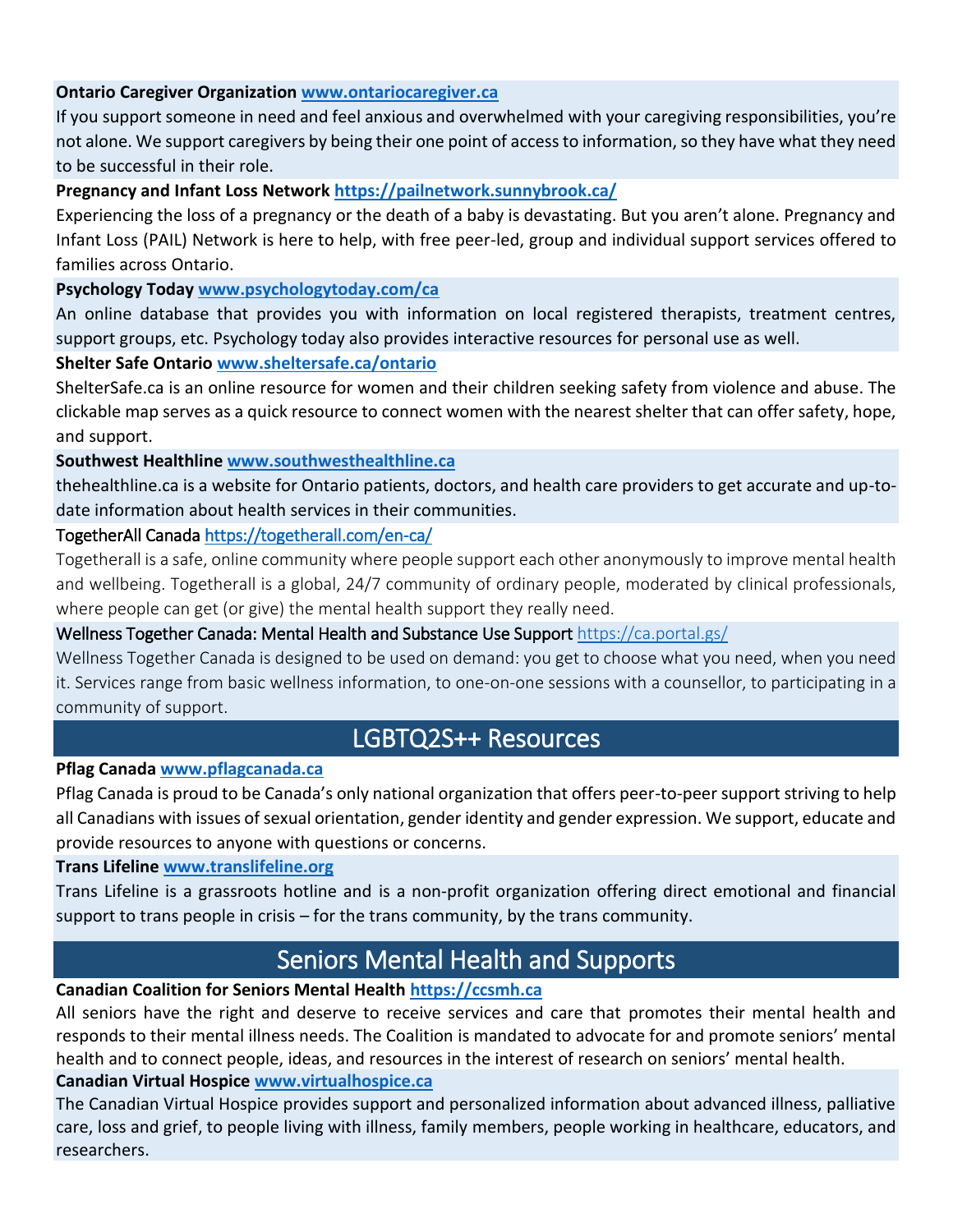## Indigenous and Multicultural Support Services, Programs and Resources

#### **Black Youth Helpline [www.blackyouth.ca](http://www.blackyouth.ca/)**

BYH serves all youth and specifically responds to the need for a Black youth specific service, positioned and resourced to promote access to professional, culturally appropriate support for youth, families and schools. **Hope for Wellness (Indigenous mental health and crisis support) [www.hopeforwellness.ca](http://www.hopeforwellness.ca/)**

The Hope for Wellness Help Line offers immediate mental health counselling and crisis intervention to all Indigenous peoples across Canada. Experienced and culturally competent Help Line counsellors can help if you want to talk, are distressed, have strong emotional reactions, or are triggered by painful memories. Phone and chat counselling is available in English and French. On request, phone counselling is also available in Cree, Ojibway and Inuktitut.

#### **Muslim Association of Canada [www.macnet.ca](http://www.macnet.ca/)**

MAC focuses on serving Canadians by educating and motivating Muslims in Canada to put their faith into action for the benefit of everyone. MAC provides spaces, services and programs for holistic education and personal development for Canadian Muslims.

#### **Settlement.org [www.settlement.org](http://www.settlement.org/)**

The Settlement.Org website provides newcomers with information and resources to settle in Ontario, Canada. Settlement.Org provides an electronic community where newcomers can get information, read relevant news, ask their questions and share their experiences with others, and access a database of community organizations.

## Free Online/App Support Resources

#### **AbilitiCBT<https://myicbt.com/>**

AbilitiCBT is an internet-based cognitive behavioral therapy (iCBT) program that you can access from any device, any time. AbilitiCBT is suitable for anyone age 16 or older. AbilitiCBT programs include anxiety, depression, anxiety related to a pandemic, pain management and insomnia.

#### **BounceBack Ontario [www.bouncebackontario.ca](http://www.bouncebackontario.ca/)**

BounceBack® is a free skill-building program managed by the Canadian Mental Health Association (CMHA). It is designed to help adults and youth 15+ manage low mood, mild to moderate depression and anxiety, stress or worry. Delivered over the phone with a coach and through online videos, you will get access to tools that will support you on your path to mental wellness.

#### **Heads Up Guys (Men's Mental Health) [https://headsupguys.org](https://headsupguys.org/)**

HeadsUpGuys is an online resource that supports men in their fight against depression by providing tips, tools, information about professional services, and stories of success.

#### **MindBeacon [www.mindbeacon.com](http://www.mindbeacon.com/)**

MindBeacon is the only provider that offers Canadians the full spectrum of digital mental health support, including face-to-face live therapy, therapist-guided programs, immediate crisis support and free resources from the Stronger Minds community.

#### **The LifeLine App [www.thelifelinecanada.ca](http://www.thelifelinecanada.ca/)**

The LifeLine App is the National free Suicide Prevention and Awareness App that offers access and guidance to support for those suffering in crisis and those who have suffered the devastating loss of a loved one from suicide. The LifeLine App also provides awareness education and prevention strategies to guide people in crisis all across the Globe.

#### **Wes for Youth Online [www.wesforyouthonline.ca](http://www.wesforyouthonline.ca/)**

Wes for Youth offers free virtual counselling and provides an ongoing one-to-one connection with a professional counsellor. The virtual counselling service allows youth to connect with a professional and qualified counsellor by self-referral, to explore the issues being faced in a secure and virtual environment.